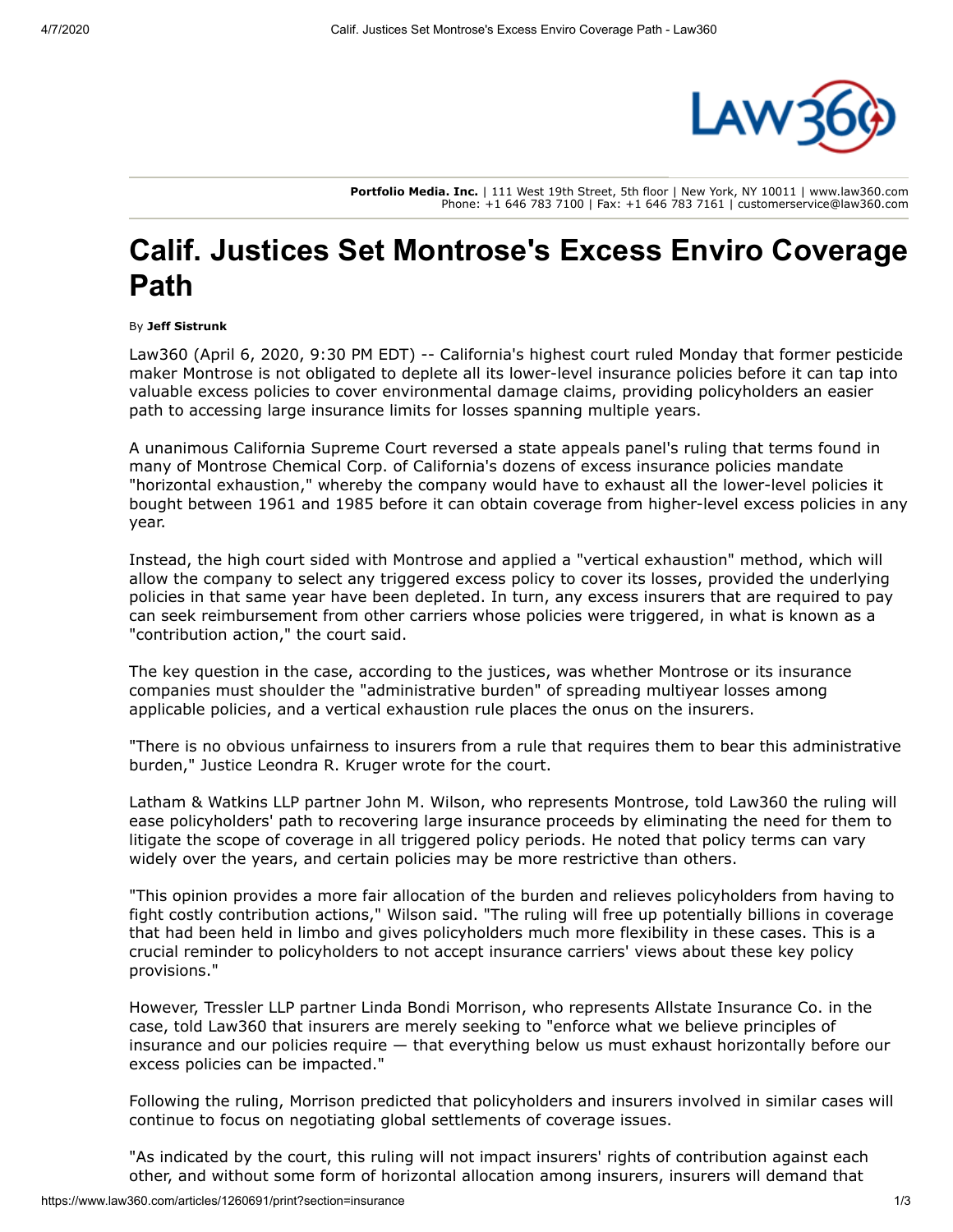settlements with policyholders include indemnity provisions to protect themselves in the event of contribution claims," said Morrison, who serves as co-chair of the communications committee at the American College of Coverage Counsel, an organization of insurance attorneys.

The decades-old dispute centers on Montrose's requests for coverage of more than \$100 million in damages it has incurred in connection with a Superfund action over environmental damage around Los Angeles Harbor, attributed to the company's production of the pesticide DDT in nearby Torrance from 1947 to 1982. More than three dozen of Montrose's primary and excess insurers have been roped in to the insurance litigation since it was launched in 1990, including Allstate and units of Travelers, Chubb Ltd. and [CNA Financial Corp.](https://www.law360.com/companies/cna-financial-corp)

In 2016, a Los Angeles County trial court ruled that horizontal exhaustion would dictate the order in which Montrose could access its upper-level excess policies. However, in September 2017 a state appeals court **[reversed the lower court in part](https://www.law360.com/articles/960166/montrose-s-excess-policy-terms-dictate-access-court-says)**. While the panel found that some of the dozens of excess policies it analyzed appear to contain language supporting horizontal exhaustion, it declined to apply a blanket rule, saying a policy-by-policy analysis is warranted given the lack of uniformity among the policy terms.

[The California Supreme Court agreed to take up the case later that year, and it](https://www.law360.com/articles/1231627/calif-justices-dubious-of-insurers-stance-in-cleanup-battle) **heard oral arguments** in January.

The insurers took the stance that so-called other-insurance provisions found in Montrose's excess policies — which generally provide that a policy only kicks in once the limits of any other valid, applicable insurance are exhausted — support horizontal exhaustion.

In Monday's opinion, the high court said the insurers' interpretation of the other-insurance provisions is "not an unreasonable one." But the clauses could also be reasonably construed to apply only to underlying insurance in the same policy period, as Montrose has urged, the court found.

Moreover, the justices said, other aspects of the policies "strongly suggest" that the other-insurance provisions' exhaustion requirements are not meant to apply to coverage purchased in other policy periods. For instance, the excess policies in question mention an "attachment point," or specific amount of lower-level insurance that must be exhausted before coverage kicks in. The high court opined that, if the policyholder were forced to exhaust lower-level policies across all triggered periods, the attachment point for a given excess policy would increase exponentially.

The high court also said horizontal exhaustion may not be as straightforward as the insurers have suggested, given that Montrose's policies "come in all shapes and sizes, each covering different periods of time, providing different levels of coverage, and setting forth distinct exclusions, terms, and conditions."

"Such a rule would put the insured to the considerable expense of establishing a right to coverage under the definitions, terms, conditions, and exclusions from policies in every policy period triggered by the continuous injury," Justice Kruger wrote. "Coverage under less restrictive policies would be delayed until more restrictive policy terms are adjudicated."

Attorneys who have been following the case told Law360 the California Supreme Court's adoption of vertical exhaustion continues its string of policyholder-friendly decisions in environmental cleanup and other "long-tail" cases involving property damage or bodily injuries occurring over multiple years.

In one of those seminal cases, California v. Continental Insurance Co.  $\bullet$ , the state high court ruled in 2012 that insurers can be required to cover damage occurring outside their policy periods and allowed policyholders to "stack" coverage limits from policies spanning multiple years to maximize recovery.

"The California Supreme Court continues to protect policyholder rights in permitting policyholders to access coverage for which policyholders paid precious premium dollars," said [Anderson Kill PC](https://www.law360.com/firms/anderson-kill) managing shareholder Bob Horkovich, who represented the Golden State in the Continental case. "In this case and others, it will mean more money for environmental cleanups in California and elsewhere."